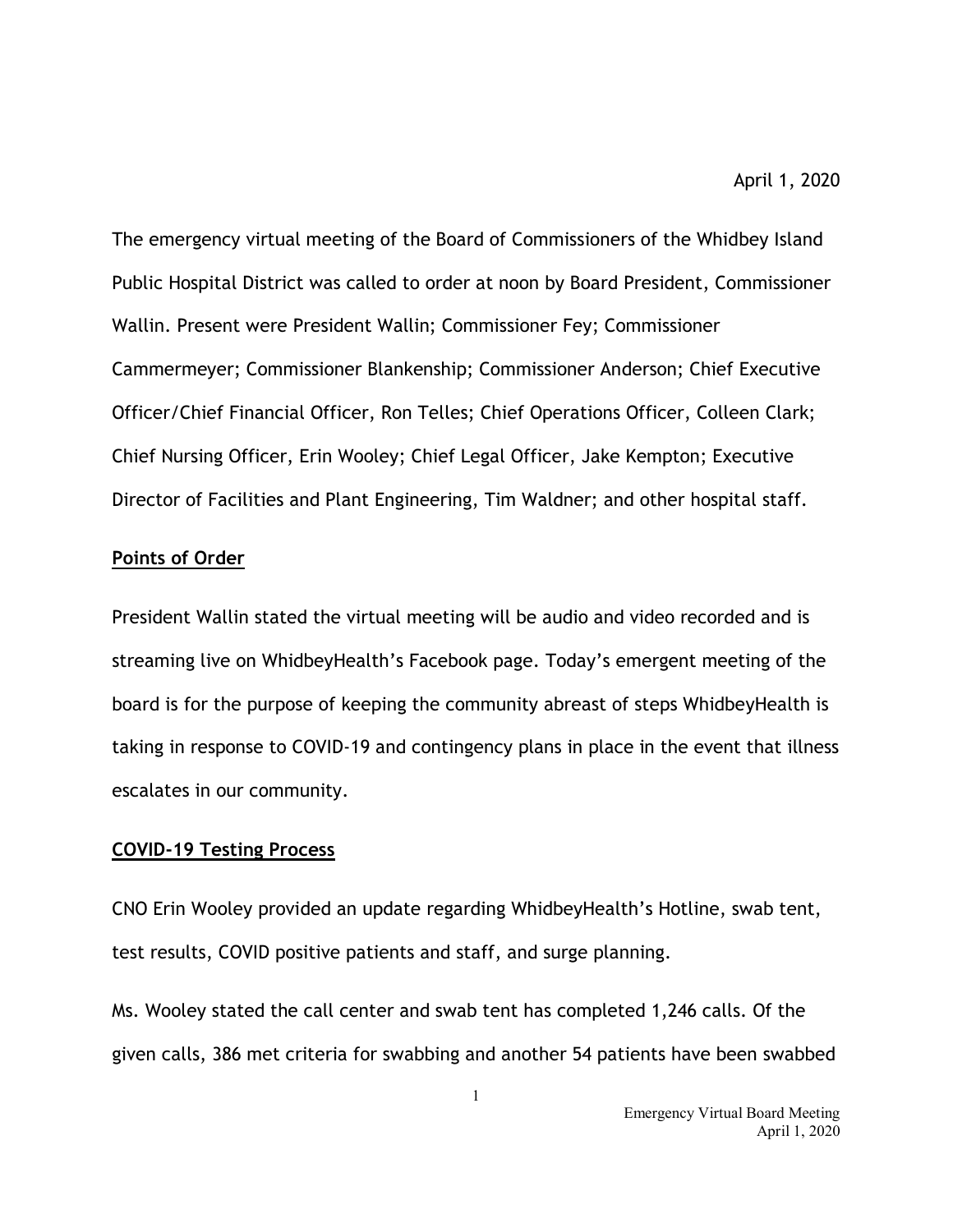for COVID-19 within the Emergency Department. The hotline averages 90 calls per day, and an average of 35 swabs per day.

The criteria for swabbing continues to focus on individuals that are symptomatic or are considered to be within a high risk category. The hotline is open 8am-4pm Monday through Thursday and 8am-noon on Fridays. The swab tent is open 9:30am-5pm Monday through Thursday and 9:30am-2pm on Fridays. It was strongly recommended that patients call the hotline to register for swabbing. The hotline number is 360-240- 4055.

Ms. Wooley restated testing is not performed at WhidbeyHealth, only swabbing is performed on-site. All patients, positive or negative, will receive a phone call from a member of the WhidbeyHealth quality department to disclose test results. Additionally, the Health Information Management team will work to upload results to the designated portal of the individual. With proper permissions and documentation, individuals may have their results emailed to them. Ms. Wooley shared the HIM phone number 360-678-7656 ext. 4201 or 4204. HIM is open Monday through Friday 8am-4:30pm.

Ms. Wooley shared that 42 positive COVID-19 patients have been seen within our hospital system, and 32 WhidbeyHealth staff members have been tested for COVID-19. Of the tested staff members, 25 tested negative, and 6 are awaiting test results.

In regards to the Surge Capacity Preparedness plan, Ms. Wooley stated WhidbeyHealth would acquire staff to aid during the COVID-19 peak period. In addition to the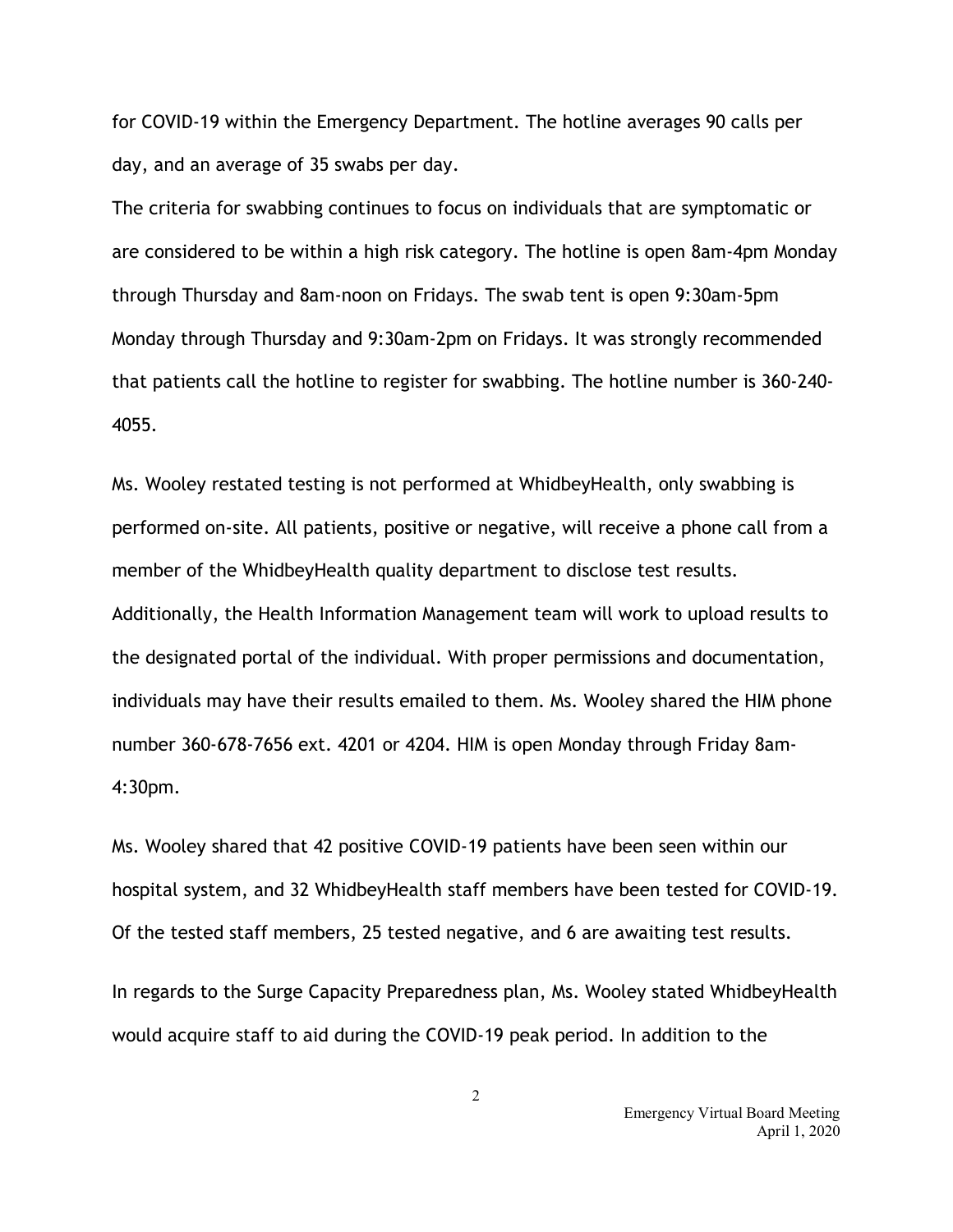acquiring of staff, cross-training of current staff has been initiated, a reserve of medical volunteers is in development, and partnering with navy has been initiated to gain providers and respiratory therapists.

To accommodate COVID-19 patients during the anticipated surge, Ms. Wooley disclosed the Ambulatory Surgery Post Anesthesia Care Unit would be converted into a ward used to care for various degrees of COVID patients. A tent has been placed outside the ED is used to safely off-load patients and prevent cross-contamination.

Ms. Wooley stated additional ventilation was received by the national stock pile and currently under assessment. It was also stated that 25 hospital beds are on reserve.

#### **Emergency Department Status Update**

Dr. Perera stated the hospital and Emergency Department is running under capacity. In addition, patients considering visiting the Emergency Department should follow CDC guidelines. Individuals who have symptoms that would necessitate an ED visit for COVID should do so. Due the limited information regarding COVID, treatment options are also limited. Most hospitalized patients are receiving a combination of treatments including hydroxychloroquine.

### **Operations Update**

Chief Operations Officer Colleen Clark stated that in order to protect the community while providing services, clinics have been compressed into the Cabot facility, located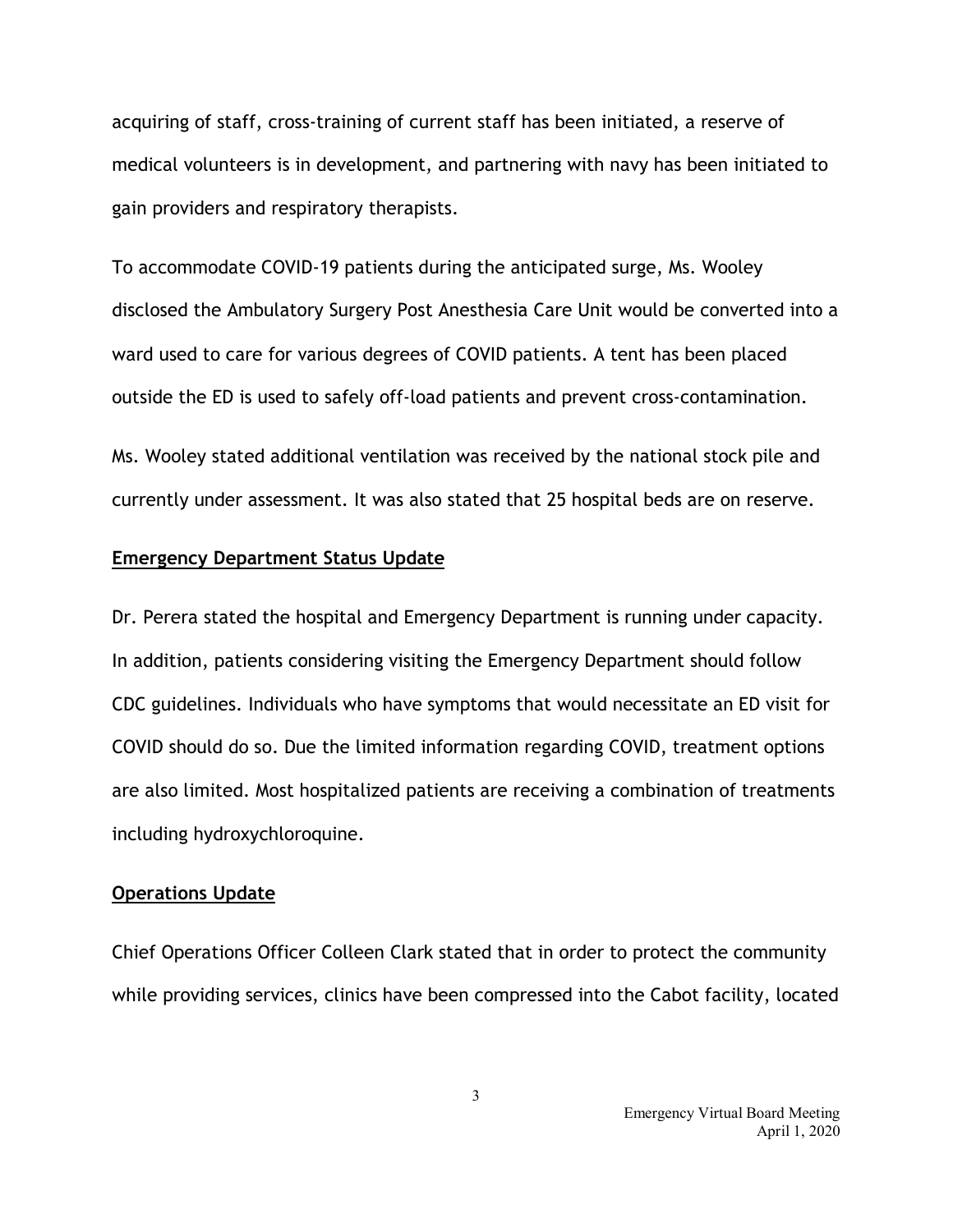in Oak Harbor. In order to continue accessible care, Ms. Clark stated that Telemedicine has been expanded to specialty, rehab, and primary care.

Ms. Clark commended volunteers for the 595 homemade masks. In addition, 51 volunteers consisting of providers, clergy, therapists, and RN's are on reserve in anticipation of the expected surge. All volunteers will be activated through Emergency Medical Services and Island County.

### **Supplies**

Executive Director Tim Waldner stated WhidbeyHealth has received a donation of approximately 3,000 N95 masks as well as face shields, gloves, and disinfectants from our community. As of this morning we have approximately 11,000 N95 masks, approximately 8,000 surgical masks with additional shipments expected to be received today. Gowns have been received, adding a 7-9 day supply of isolation gowns. There remains a possibility that the hospital may run out of gowns in the event of a surge. To address this, gowns are being crafted, but additional gowns are still one of our greatest needs. We continue to create negative spaces for COVID patients. Mr. Waldner stated the total in-house ventilator count is 15. In regards to surge capacity, an agreement is in place with facilities.

### **Foundation Update**

Executive Director Helen Taylor stated that the COVID-19 Response Fund is the most direct way to donate funds to WhidbeyHealth. Currently, the response fund has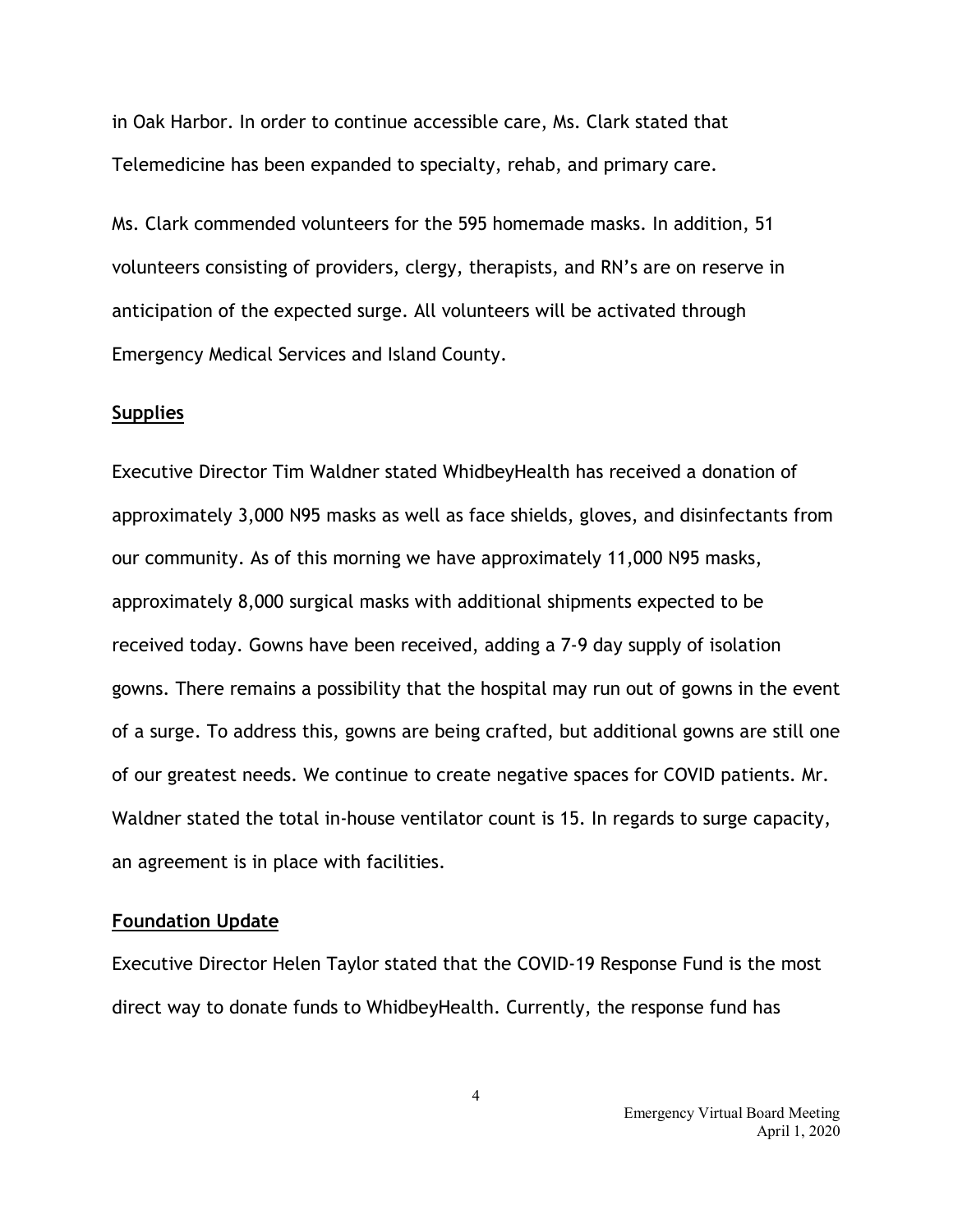received over \$55,000. Ms. Taylor encourages everyone to continue to help, and additional information can be found on WhidbeyHealth.org/giving

## **Financial Update**

Chief Executive Officer Ron Telles stated that due to the pandemic, resources are costing WhidbeyHealth approximately \$1 million per month. Staffing adjustments are required; therefore, temporary layoffs have been initiated. With the support of the Economic Stimulus Package, it is anticipated employee's income is supplemented resulting in little to no impact on the individual's income.

For individuals wanting to highlight the efforts of the employees, we invite the public to provide shout-outs via social media.

## **Careage of Whidbey Update**

Executive Director Sean O'Neil provided a timeline of processes and exposure. All positive residents are isolated in West unit and negative residents on East unit. In total 30 residents tested positive, 23 residents tested negative, and 73 employees tested negative. Nursing liaisons have been set up to communicate with family on a daily basis. Tablets have also been placed throughout the facility to allow for FaceTime usage.

### **Q&A**

Chief Legal Officer Jake Kempton presented questions from the public. In response to a query of housing for the medical and temporary staff, Chief Legal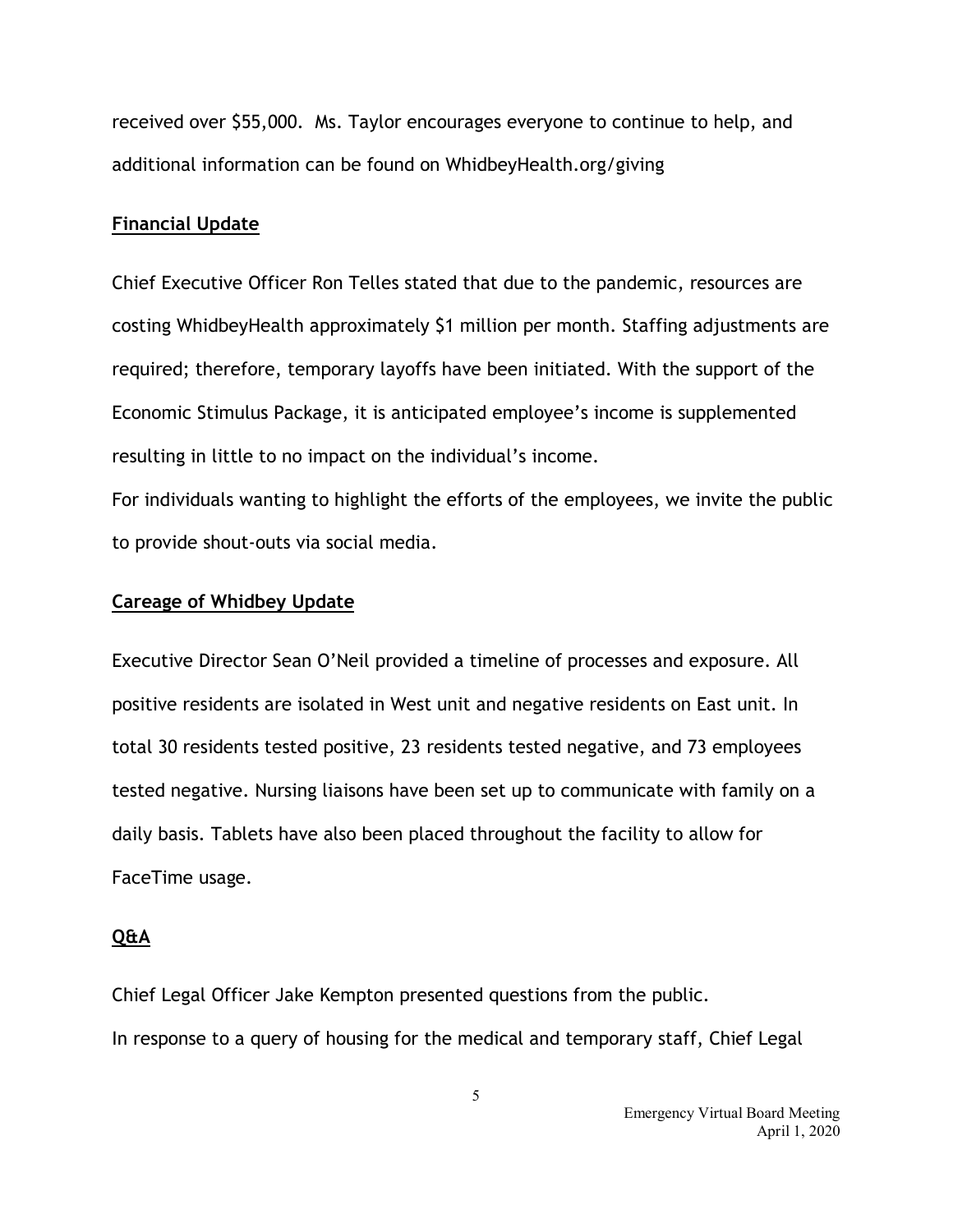Officer Jake Kempton stated the proper resources have been lined up. There has been communications with hospitality partners in the community. Overall, adequate housing is available for our temporary staff.

Is response to a question regarding the telemedicine number, Chief Operations Officer Colleen Clark requests individuals to call the Cabot office at 360-675-6648. This will enable individuals to schedule any telemedicine visits.

In response to a question regarding the COVID infection rate in the area, Dr. Perera states the answer is multifaceted. Unfortunately, our county has a higher incident rate. Based on this, it is not surprising our positive rate is higher.

In response to a question regarding the cash donations and contributions, Executive Director Helen Taylor stated WhidbeyHealth is indeed accepting cash donation. Donations must be mailed to the WhidbeyHealth PO box 641 in Coupeville, Washington.

For those who want an update on campaign contributions, Ms. Taylor asks individuals to reach out to her on the WhidbeyHealth Foundation Page.

In response to a question regarding medical workers and 6ft distancing at home, Chief Nursing Officer states individuals may isolate themselves in their home if they become symptomatic. We understand that maintaining this distance at home may be difficult. Dr. Perera asks individuals consider their risk category then use that information to decide what is best for each family.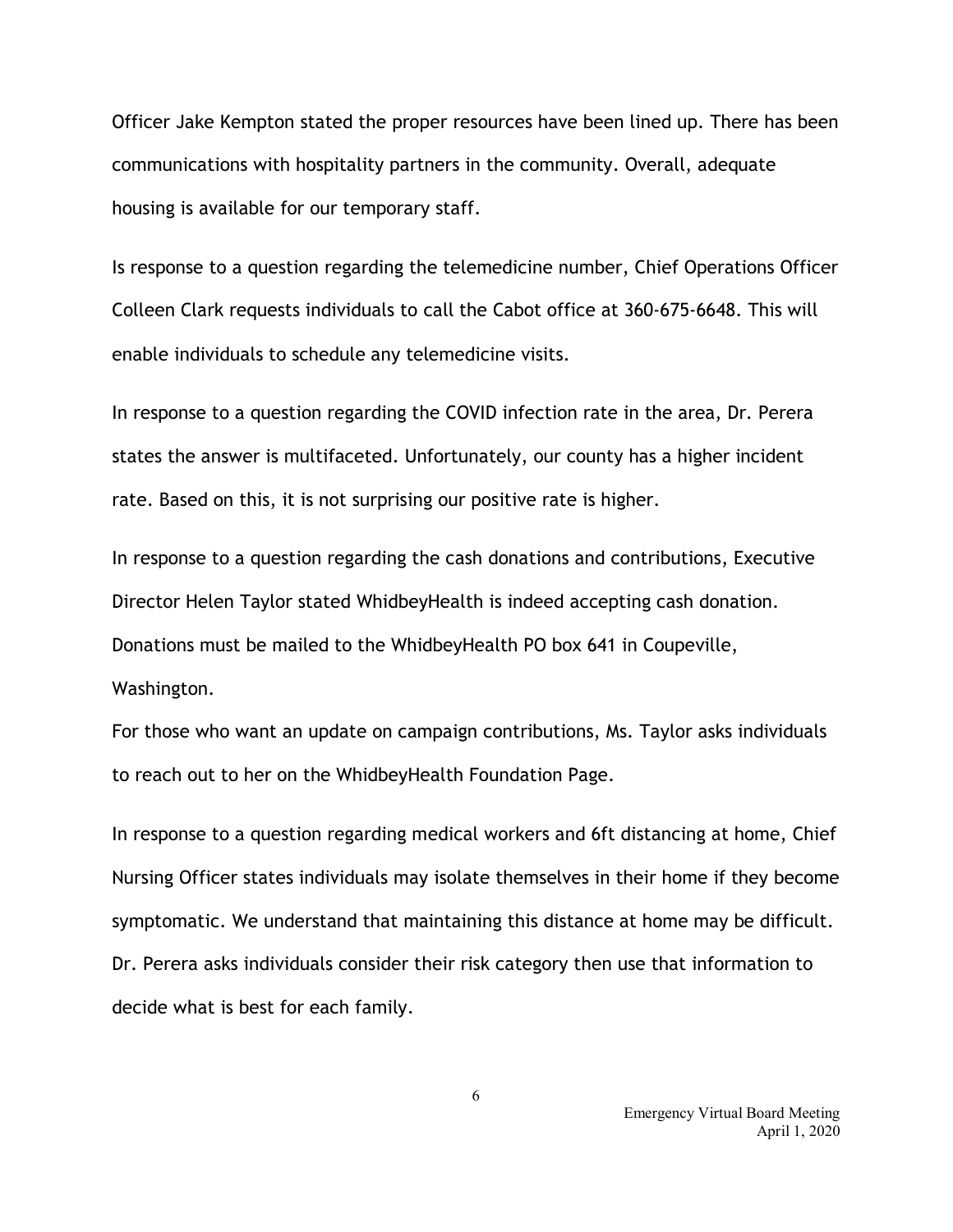In response to a question as to when one should attend the ED, Dr. Perera suggests individuals should visit the ED when they need help breathing or are feeling a shortness of breath.

In response to a question regarding the hospitals peak admission capacity for COVID patients, Ms. Wooley states providing a definitive number is challenging. We are working every day to expand our capabilities in our ED, ICU, and in patient units. We continue to work on this and expand.

In response to a question regarding hospitalization data reporting, Mr. Waldner stated we are doing daily reporting of given numbers.

# **Adjournment**

There being no further business the board meeting adjourned at

1:04 p.m.

 Emergency Virtual Board Meeting April 1, 2020